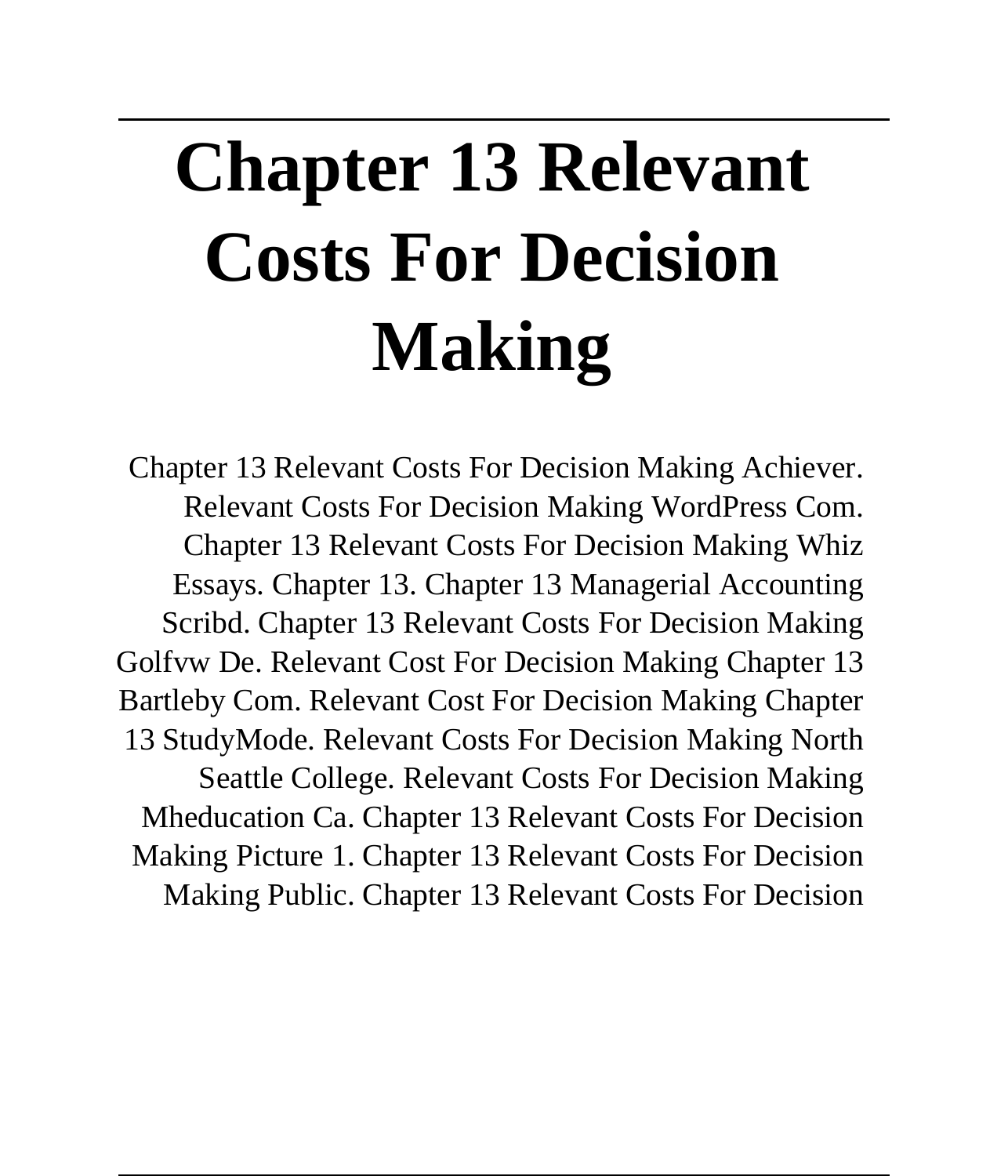Making PDF. Chapter 13 Relevant Costs For Decision Making Solutions To. Chapter 13 HW Solutions Wofford College. Chapter 13 Relevant Costs For Decision Making HomeworkCrunch. Chapter 13 Relevant Costs For Decision Making. Part 2 Costs And Decision Making NC State WWW4 Server. Chapter 13 Chapter 13 Relevant Costs For Decision Making. Chapter 13. Chapter 13 Relevant Costs For Decision Making. Chapter 13 Relevant Costs For Decision Making. Chapter 13. Chapter 13 Relevant Costs For Decision Making. Chapter 13 Relevant Costs For Decision Making. Chapter Title California State University Sacramento. Chapter 13 Short Run Decision Making Amp Relevant Costs. Chapter 13 Short Run Decision Making Relevant Costing. Chapter 13 Relevant Costs For Decision Making Assignment. Slide 1. Chapter 13 Relevant Costs For Decision Making Pyjobs Org. Chapter 13 Relevant Costs For Decision Making Assignment. Chapter 13 Relevant Costs For Decision Making. Chapter 13 Relevant Costs For Decision Making PDF. Test Bank – Managerial Accounting 12th Edition. Chapter 13 Relevant Costs For Decision Making Native Heros. Chapter 13 Relevant Costs For Decision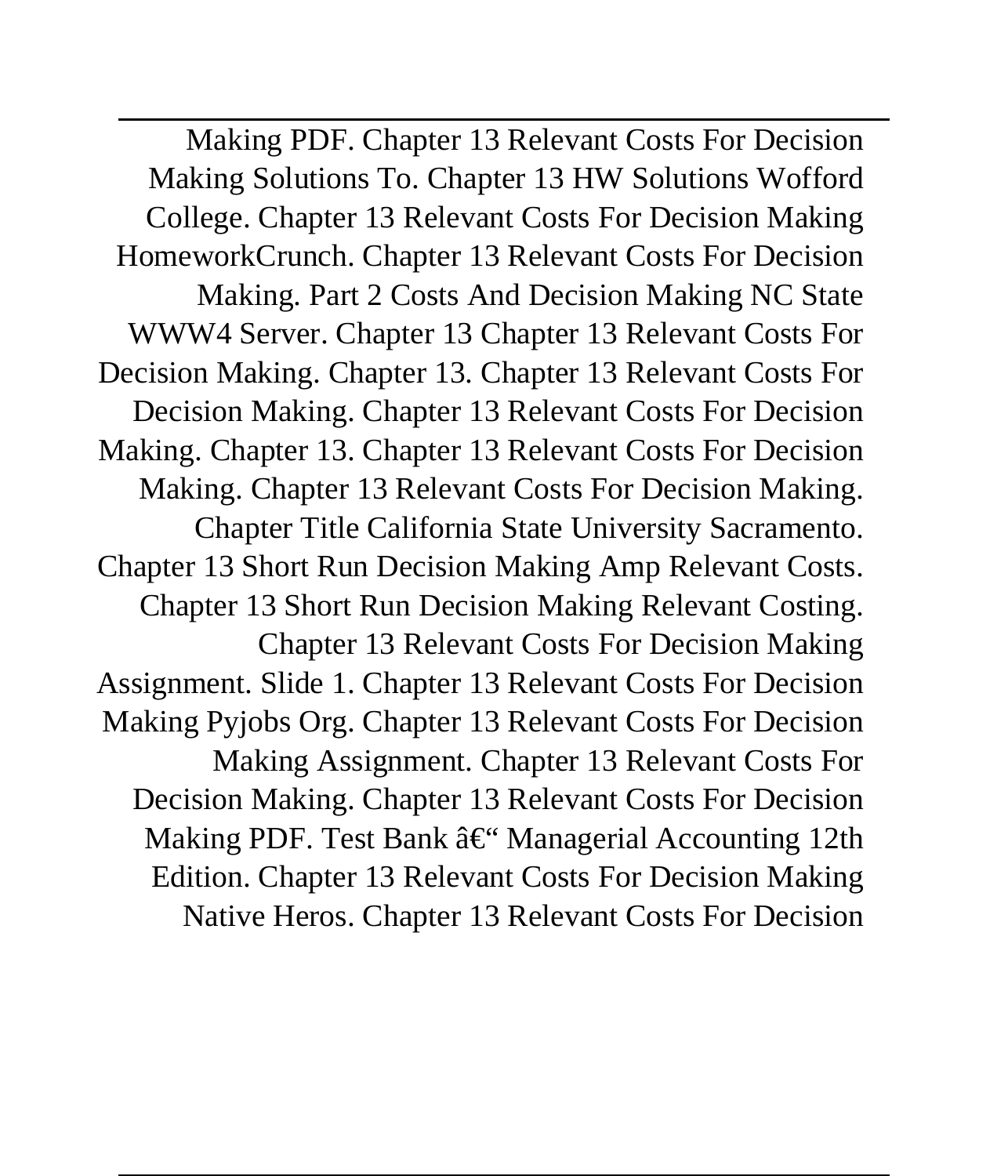# **CHAPTER 13 RELEVANT COSTS FOR DECISION MAKING ACHIEVER APRIL 30TH, 2018 - CHAPTER 13 RELEVANT COSTS FOR DECISION MAKING 21 THE JABBA COMPANY MANUFACTURES THE 3€ @SNACK BUSTER**<sup>3</sup> WHICH CONSISTS OF **A WOODEN SNACK CHIP BOWL WITH AN ATTACHED PORCELAIN DIP BOWL**'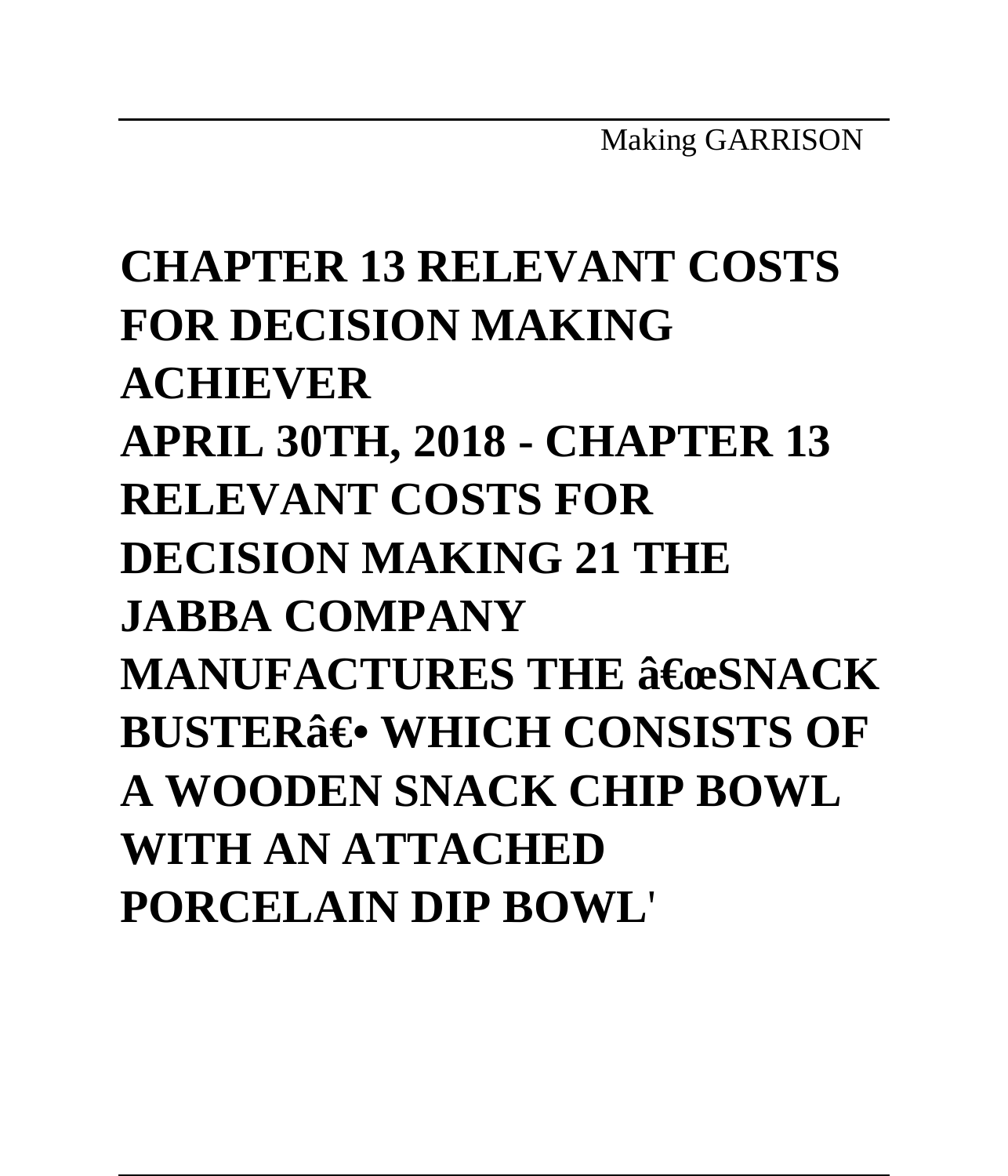'**Relevant Costs for Decision Making WordPress com** May 10th, 2018 - Uploaded By Qasim Mughal http world best free blogspot com Chapter 13 Relevant Costs for Decision Making Solutions to Questions 13 1 A relevant cost

is a cost that differs in'

#### '**Chapter 13 Relevant Costs for Decision Making Whiz Essays**

April 29th, 2018 - Calculate the price Select Paper Type

Essay Term Paper Research Paper Book report Coursework

Book Report Book Review Movie Review Research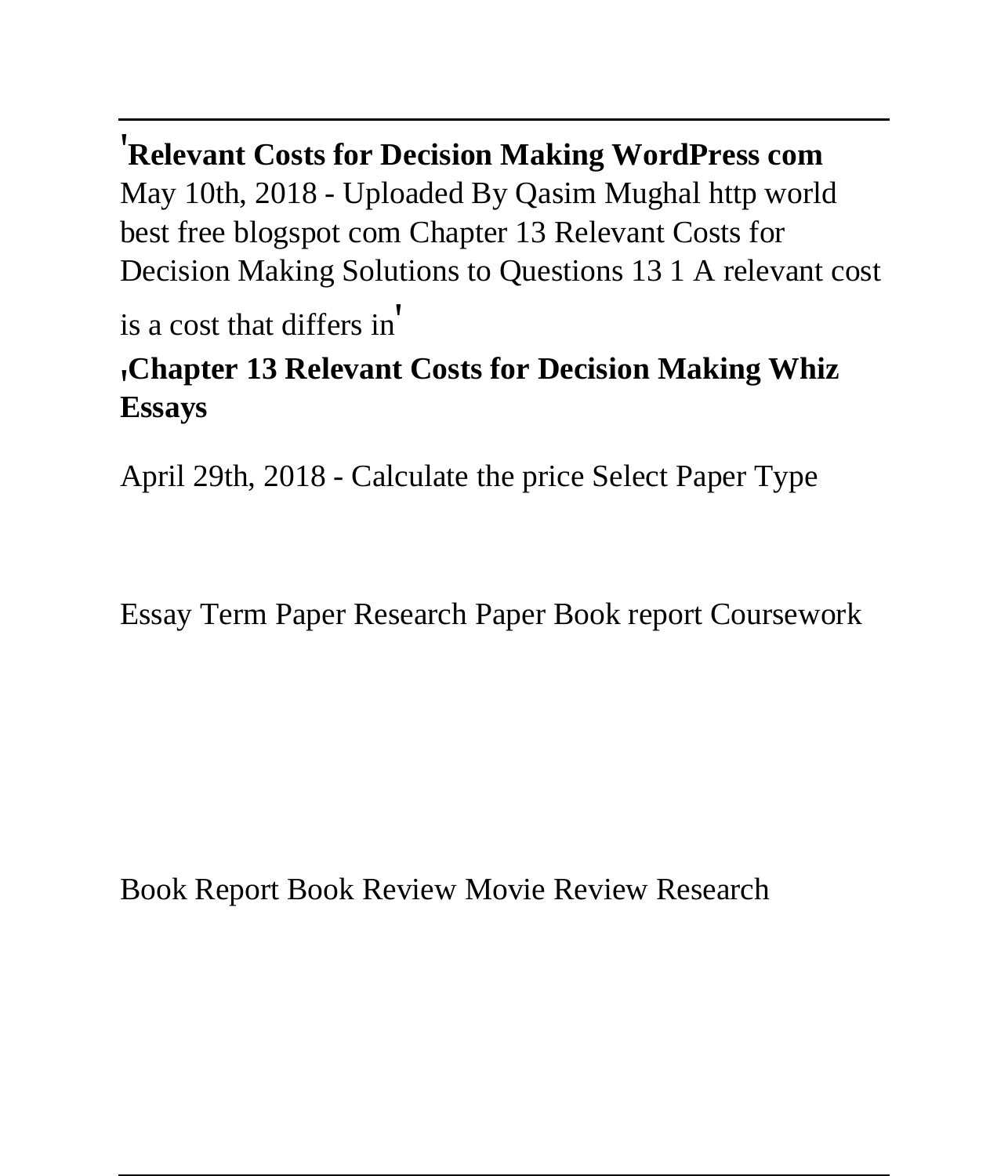Summary Dissertation Thesis Thesis Dissertation Proposal Research Proposal Dissertation Chapter Abstract Dissertation Chapter Introduction Chapter Dissertation Chapter Literature View Dissertation Chapter'

### '**Chapter 13**

May 8th, 2018 - Relevant Costs For Decision Making Solutions To Questions 13 1 A Relevant Cost Is A Cost That Differs In Total Between The Alternatives In A Decision'

### '**chapter 13 managerial accounting scribd**

may 8th, 2018 - chapter 13relevant costs for decision making solutions to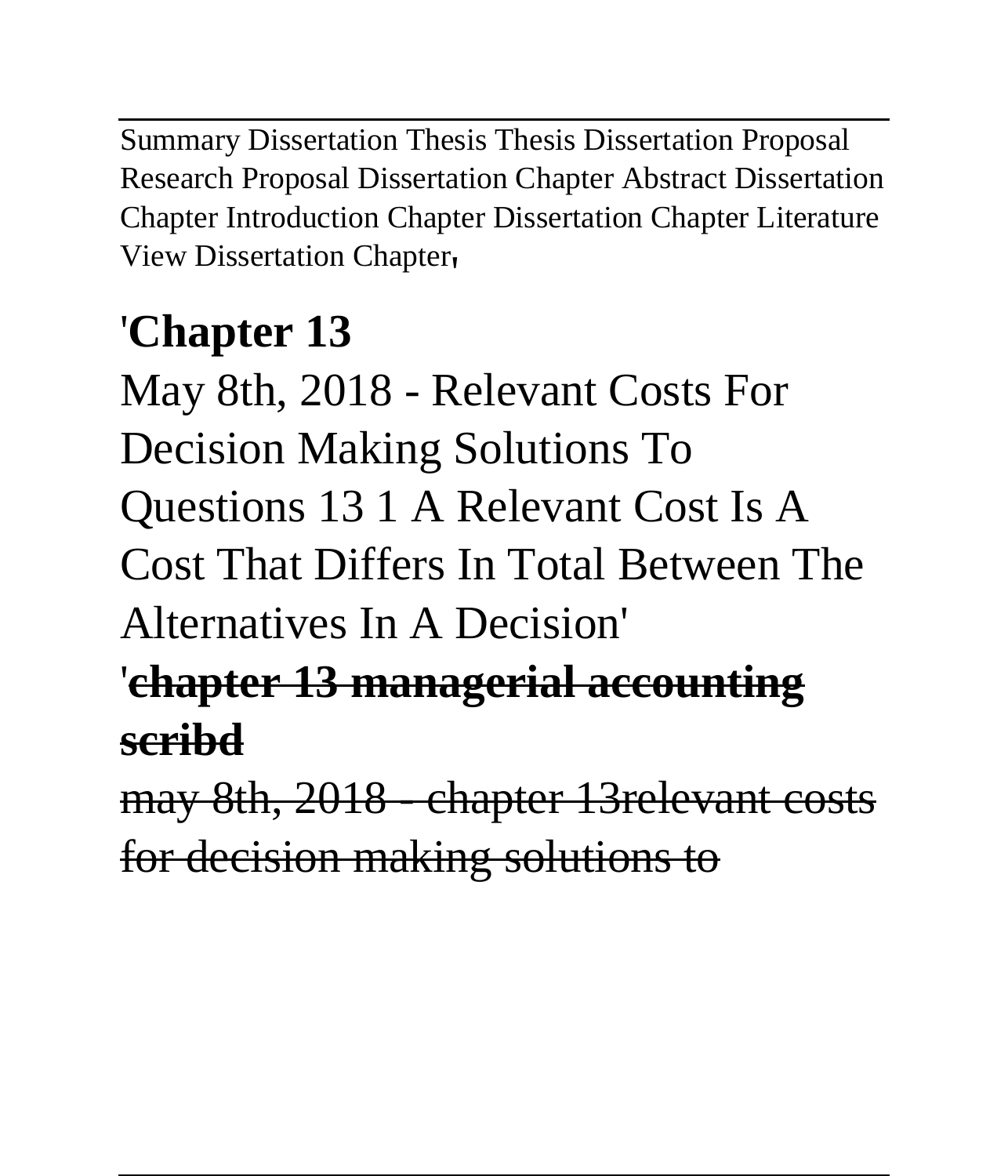questions 13 1 a relevant cost is a cost that differs in total'

### '*Chapter 13 Relevant Costs For Decision Making golfvw de*

*April 29th, 2018 - Read and Download Chapter 13 Relevant Costs For Decision Making Free Ebooks in PDF format JUNIE B JONES IS ALMOST A FLOWER GIRL VACATION UNDER THE VOLCANO READY FREDDY 13*''*Relevant Cost For Decision Making Chapter 13 Bartleby Com December 11th, 2017 - Free Essay*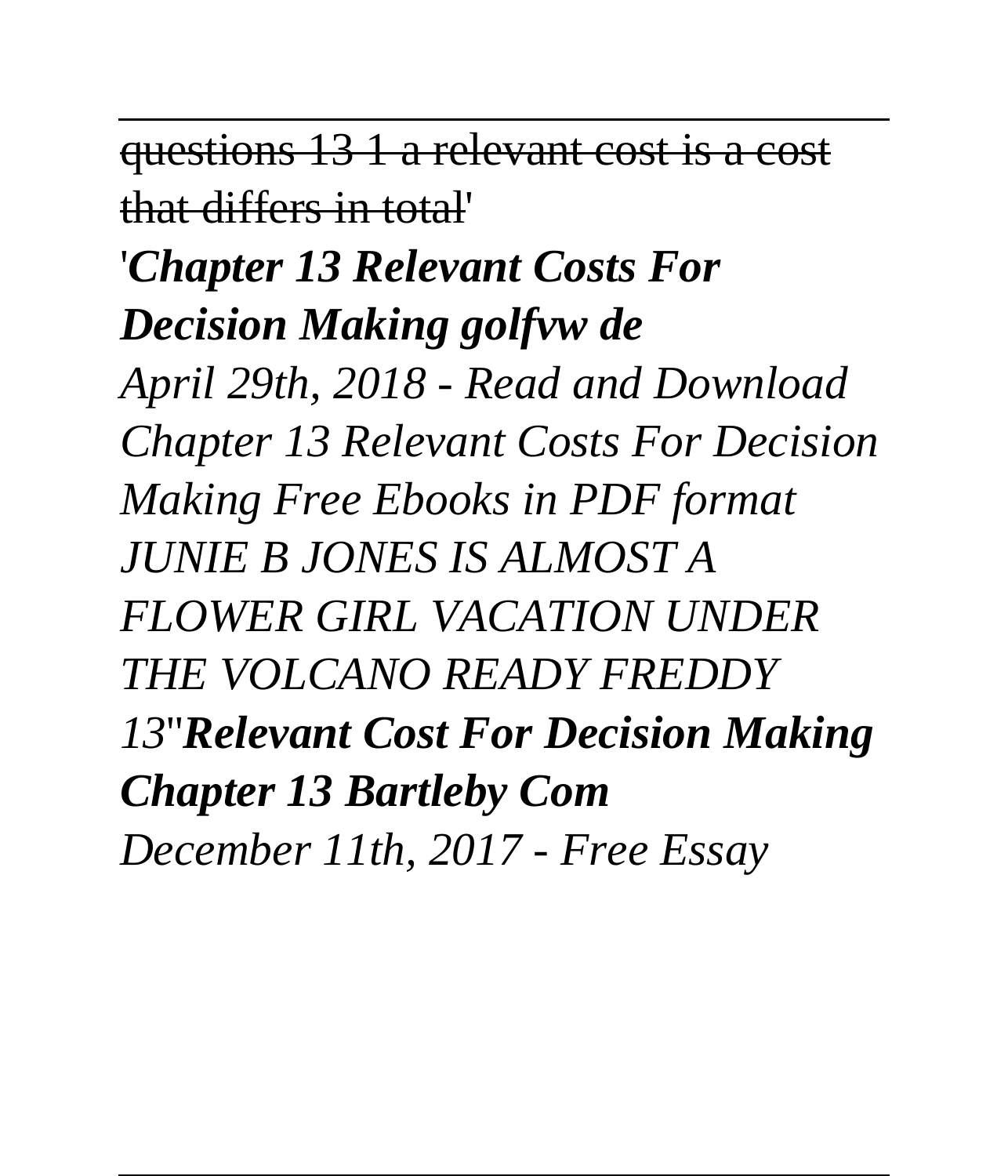# *Chapter 13 Relevant Costs For Decision Making Solutions To Questions 13 1 A Relevant Cost Is A Cost That Differs In Total Between The*''**Relevant Cost For Decision Making Chapter 13 StudyMode**

April 22nd, 2018 - Chapter 13 Relevant Costs For Decision Making Solutions To Questions 13 1 A Relevant Cost Is A Cost That Differs In Total Between The Alternatives In A Decision 13 2 An Incremental Cost Or Benefit Is The Change In Cost Or Benefit That Will Result From Some Proposed Action'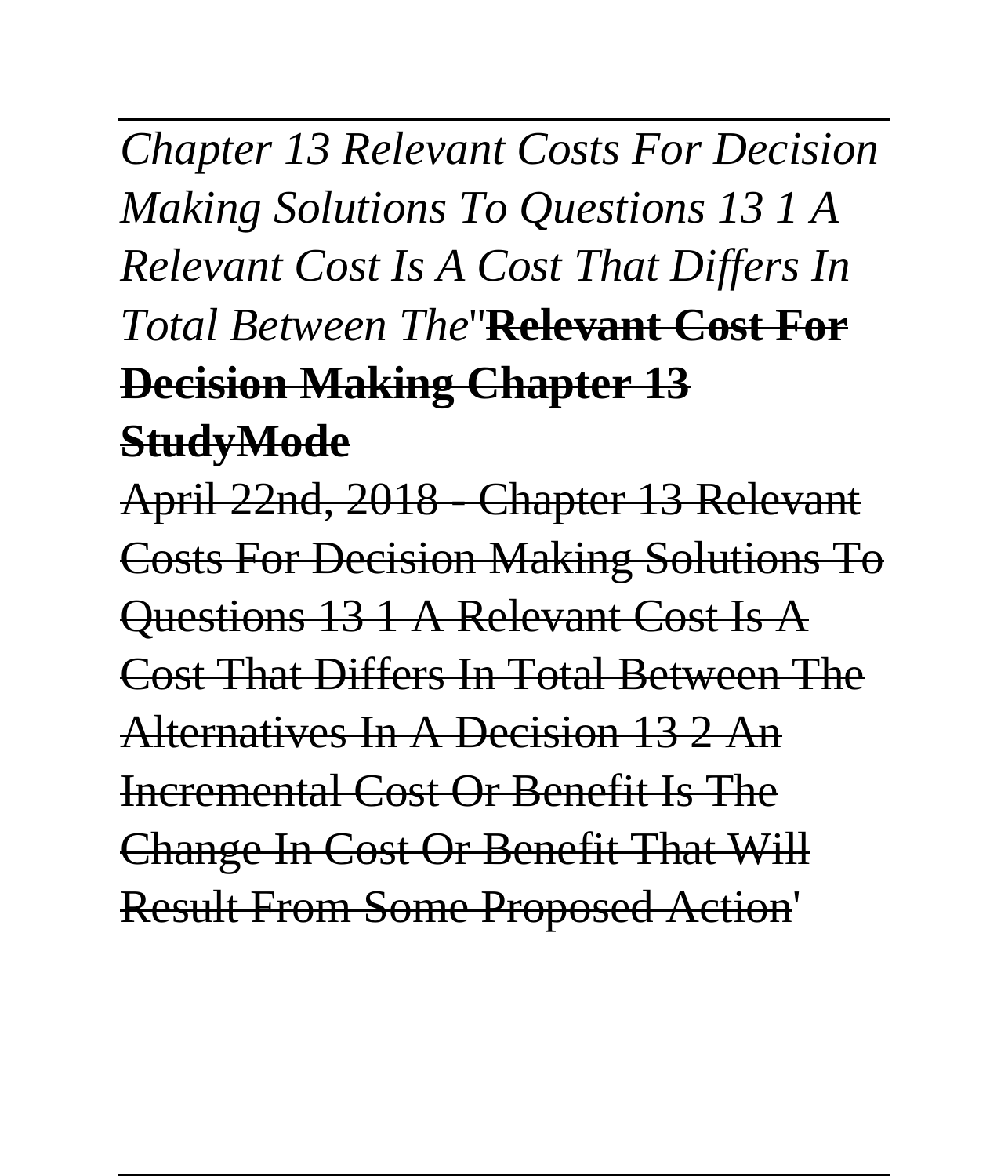### '**Relevant Costs for Decision Making North Seattle College**

April 30th, 2018 - Relevant Costs for Decision Making Chapter 13 Making correct decisions is one of the most important tasks of a successful manager Every decision involves a choice between at least two alternatives' '**relevant costs for decision making mheducation ca**

may 4th, 2018 - relevant costs for decision making 13chapter after studying this chapter you should be cost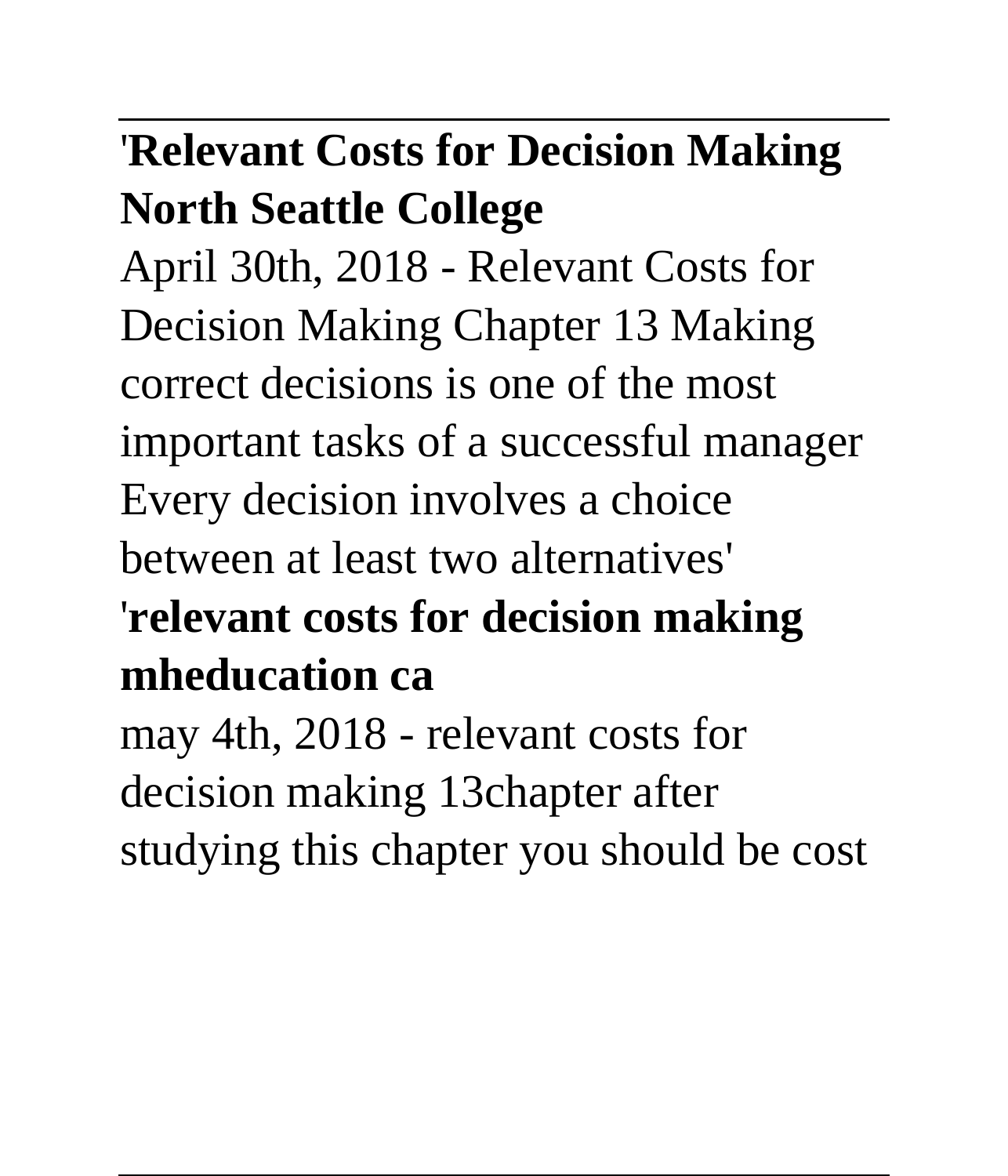concepts for decision making a relevant cost is a cost that'

#### '**Chapter 13 Relevant Costs for Decision Making Picture 1**

May 5th, 2018 - View Notes Chapter 13 Relevant Costs for Decision Making from MGT 11B at UC Davis Picture 1 Chapter 13 Relevant Costs for Decision Making A r elevant cost is a cost that differs between'

### '*Chapter 13 Relevant Costs For Decision Making Public*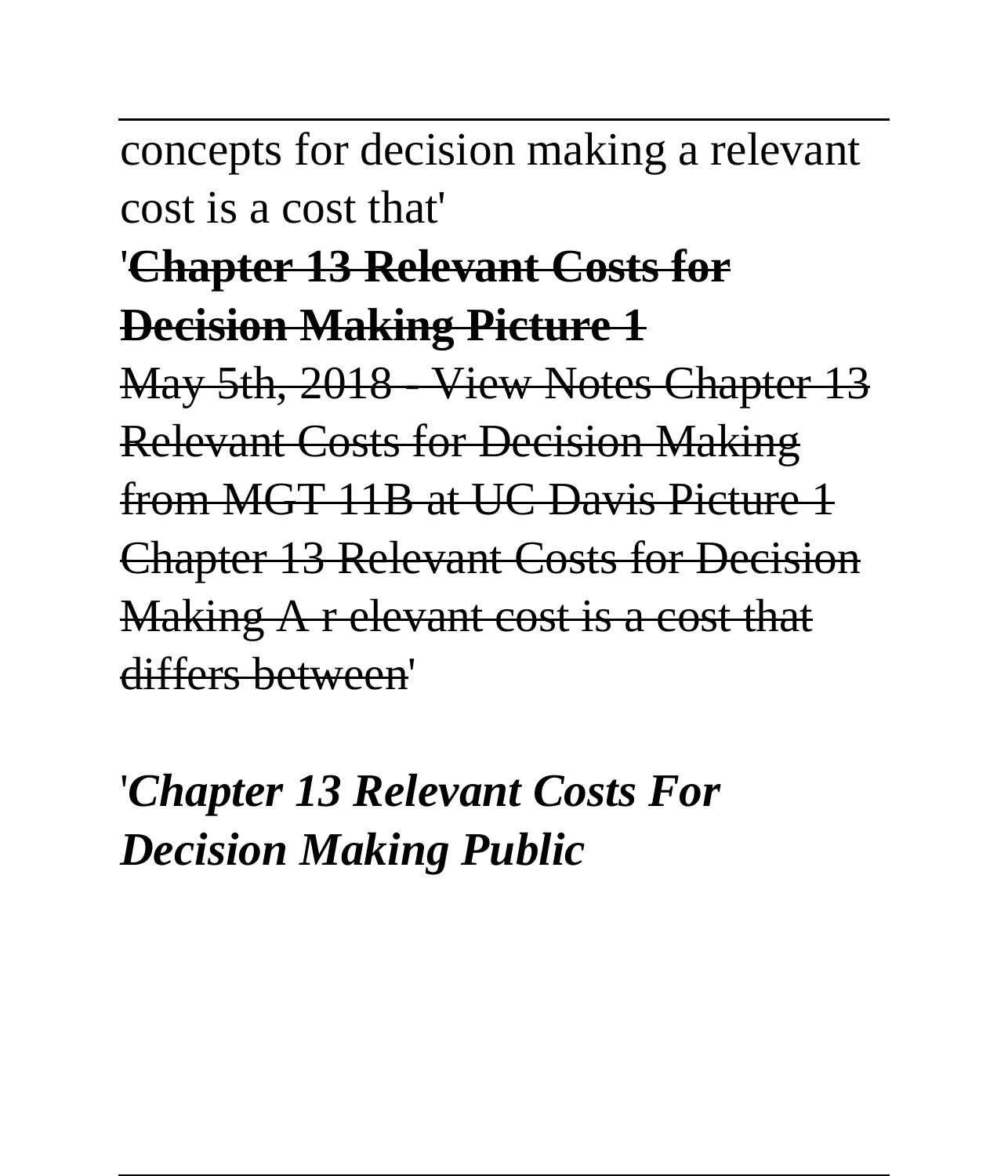*May 16th, 2018 - Public Document Databases Chapter 13 Relevant Costs For Decision Making Chapter 13 Relevant Costs For Decision Making In this site is not the thesame as a solution directory you*' '**Chapter 13 Relevant Costs For Decision Making PDF**

April 23rd, 2018 - Uploaded By Qasim Mughal Chapter 13

Relevant Costs For Decision Making Solutions To Questions

#### 13 1 A Relevant Cost Is A Cost That Differs In Total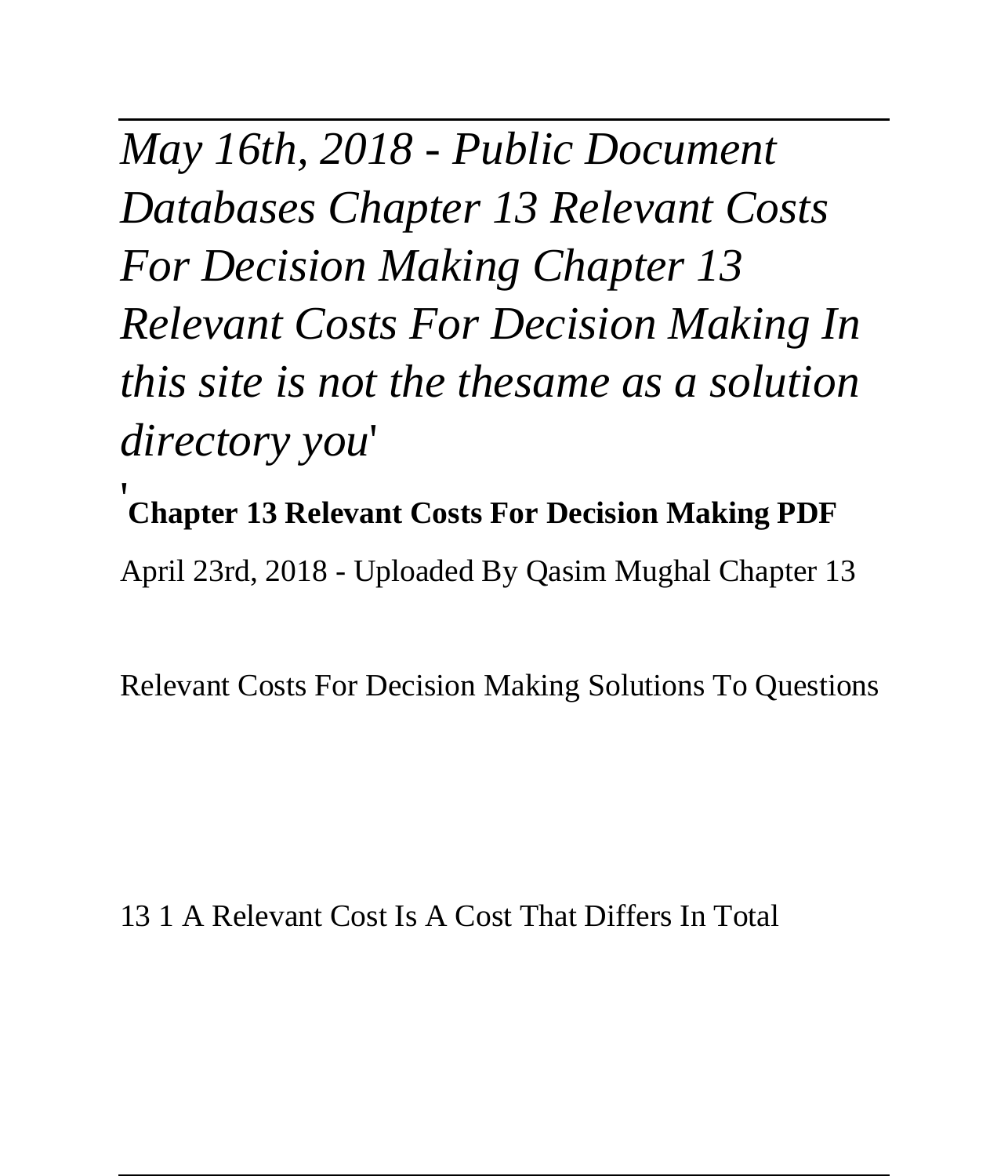Between The Alternatives'

#### '**CHAPTER 13 RELEVANT COSTS FOR DECISION MAKING SOLUTIONS TO**

MARCH 30TH, 2018 - CHAPTER 13 RELEVANT COSTS

#### FOR DECISION MAKING SOLUTIONS TO QUESTIONS

#### 13 1 A RELEVANT COST IS A COST THAT DIFFERS IN

#### TOTAL BETWEEN THE ALTERNATIVES IN A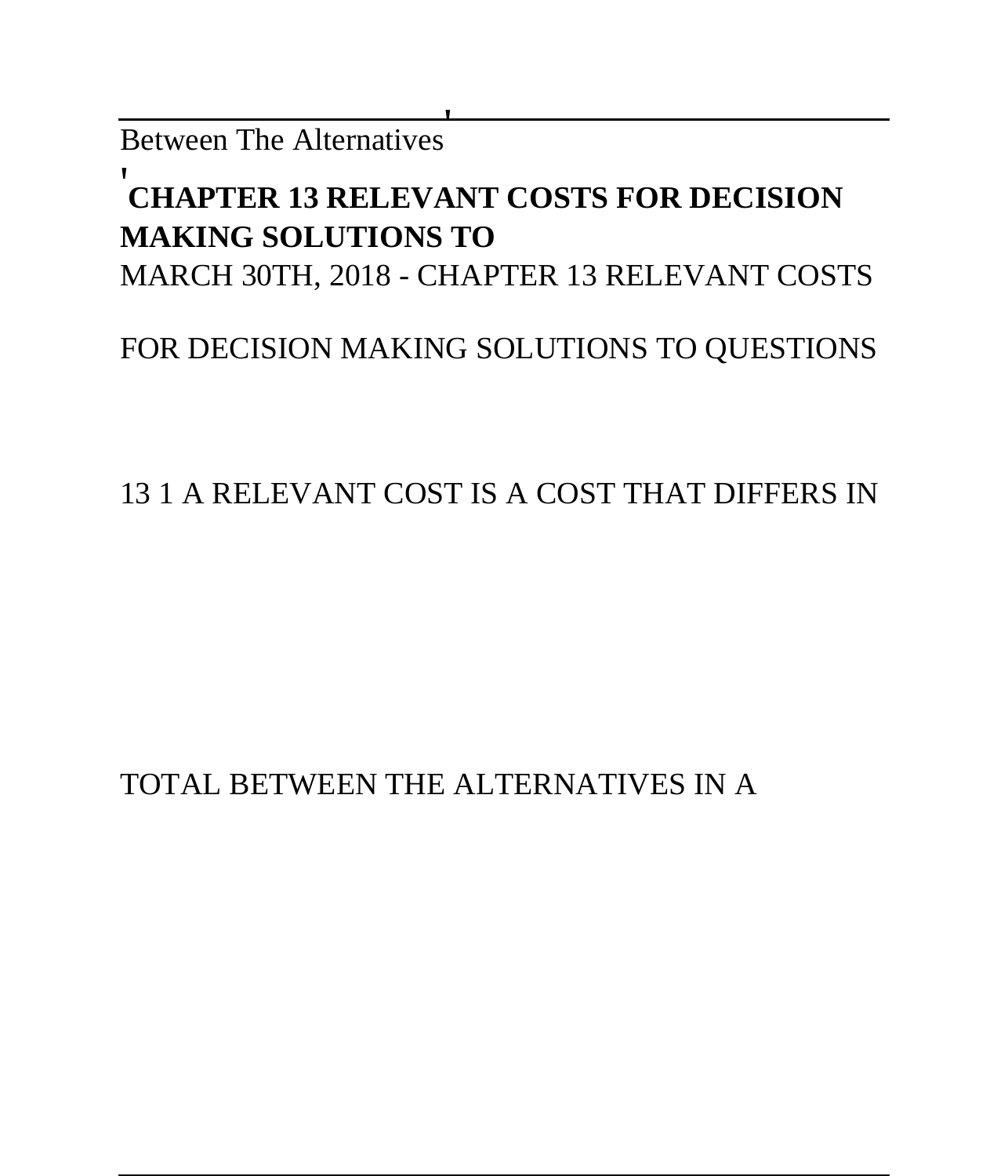#### IS THE CHANGE IN COST OR BENEFIT THAT WILL RESULT FROM SOME PROPOSED ACTION'

#### '**Chapter 13 HW Solutions Wofford College**

May 9th, 2018 - 1 Chapter 13 Relevant Costs For Decision Making Solutions To Questions 13 1 A Relevant Cost Is A Cost That Differs In Total Between The Alternatives In A Decision'

'**Chapter 13 Relevant Costs For Decision Making HomeworkCrunch April 26th, 2018 - The Parts Can Be Purchased From An Outside Supplier For Only 28 Each The Space In Which The Parts Are Now Produced**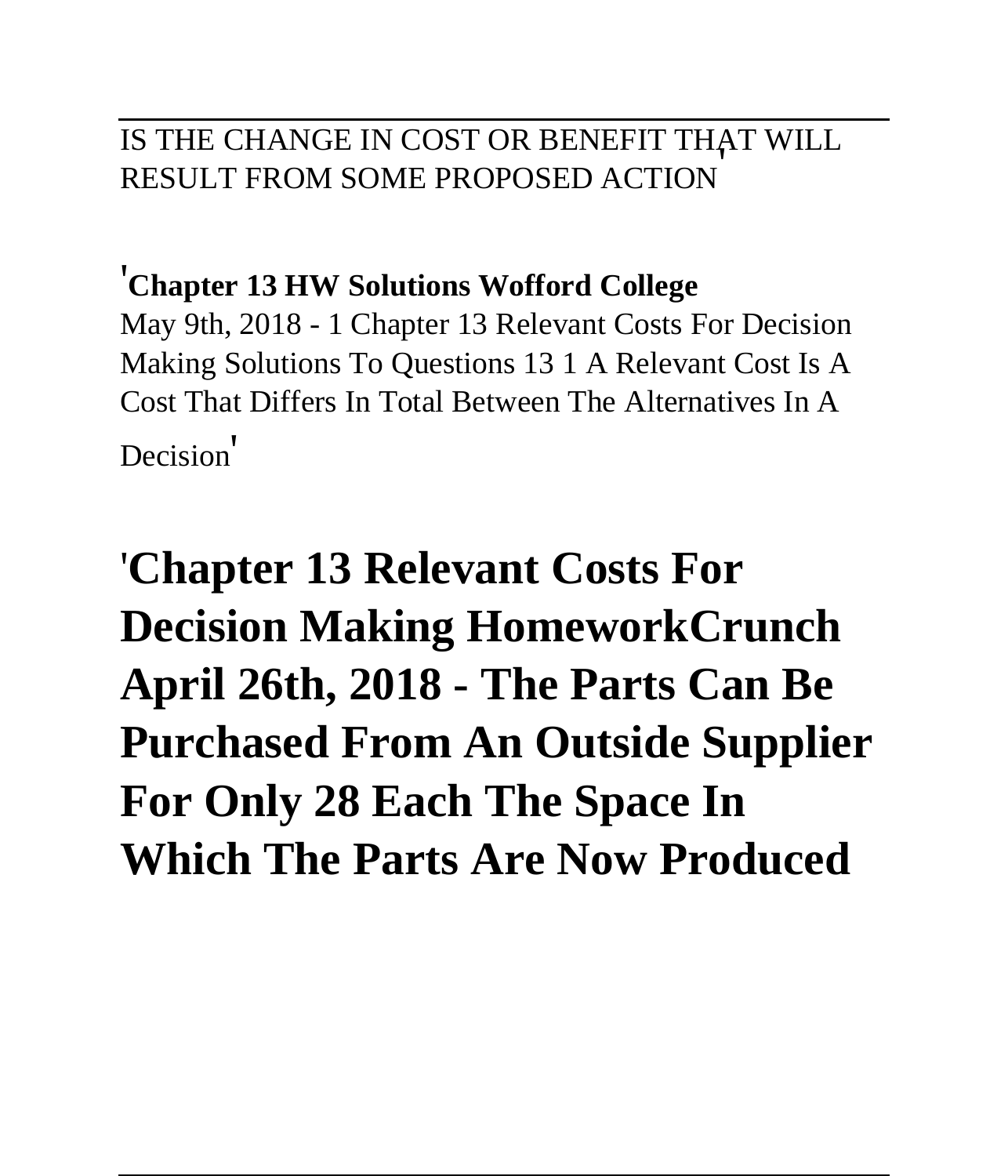**Would Be Idle And Fixed Production Costs Would Be Reduced By One Fourth**'

'**CHAPTER 13 RELEVANT COSTS FOR DECISION MAKING APRIL 26TH, 2018 - QUESTION 61 THE FREED COMPANY PRODUCES THREE PRODUCTS X Y Z FROM A SINGLE RAW MATERIAL INPUT PRODUCT Y CAN BE SOLD AT THE SPLITOFF POINT FOR TOTAL REVENUES OF 50 000 OR IT CAN BE**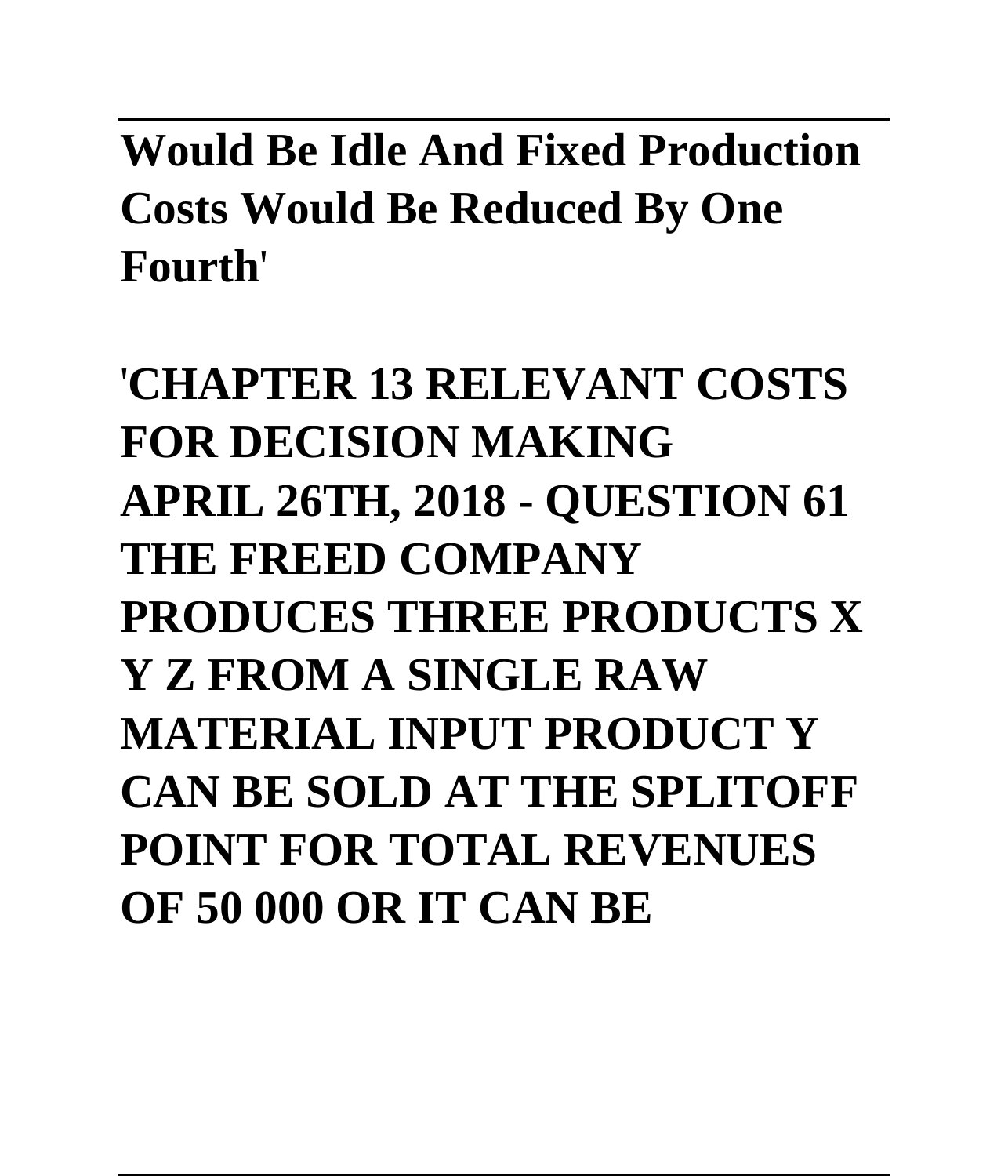### **PROCESSED FURTHER AT A TOTAL COST OF 16 000 AND THEN SOLD FOR 68 000**'

### '**Part 2 Costs and Decision Making NC State WWW4 Server**

May 9th, 2018 - Costs and Decision Making Chapter 5 Cost the chapter revisits the concept of relevant costs introduced in Chapter Farm overhead 13 40 â€"0â€" Total fixed'

#### '**Chapter 13 Chapter 13 Relevant Costs for Decision Making**

May 13th, 2018 - View Notes Chapter 13 from ACC 69 at

AUP Chapter 13 Relevant Costs for Decision Making True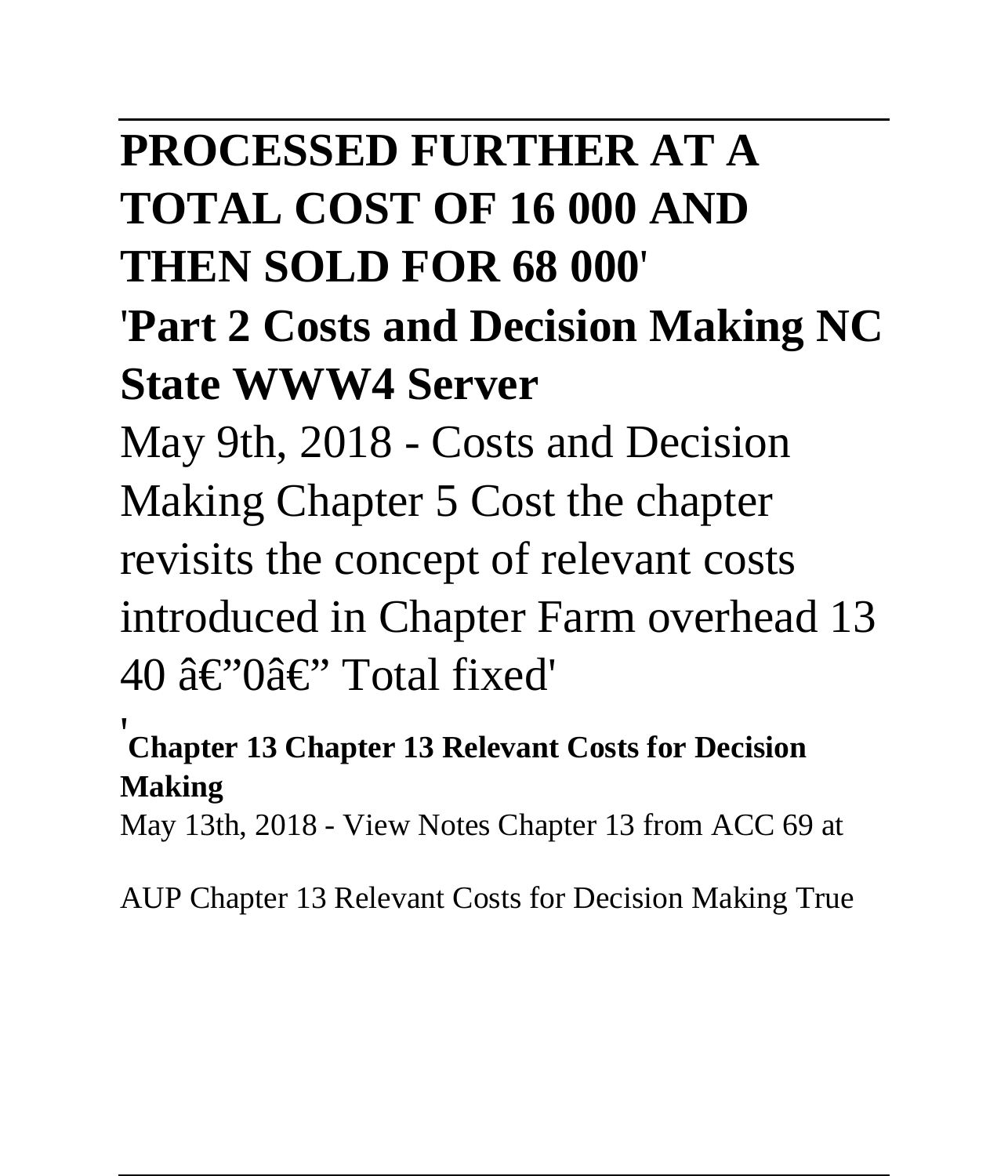False Questions 1 Sunk costs are costs that have proven to be unproductive''**Chapter 13** May 10th, 2018 - Relevant Costs for Decision Making Solutions to Questions 13 1 A relevant cost is a cost that differs in total between the alternatives in a decision'

# '**chapter 13 relevant costs for decision making**

may 9th, 2018 - chapter 13 relevant costs for decision making true false questions 1 sunk costs are costs that have proven to be unproductive 2 all costs are avoidable in a decision except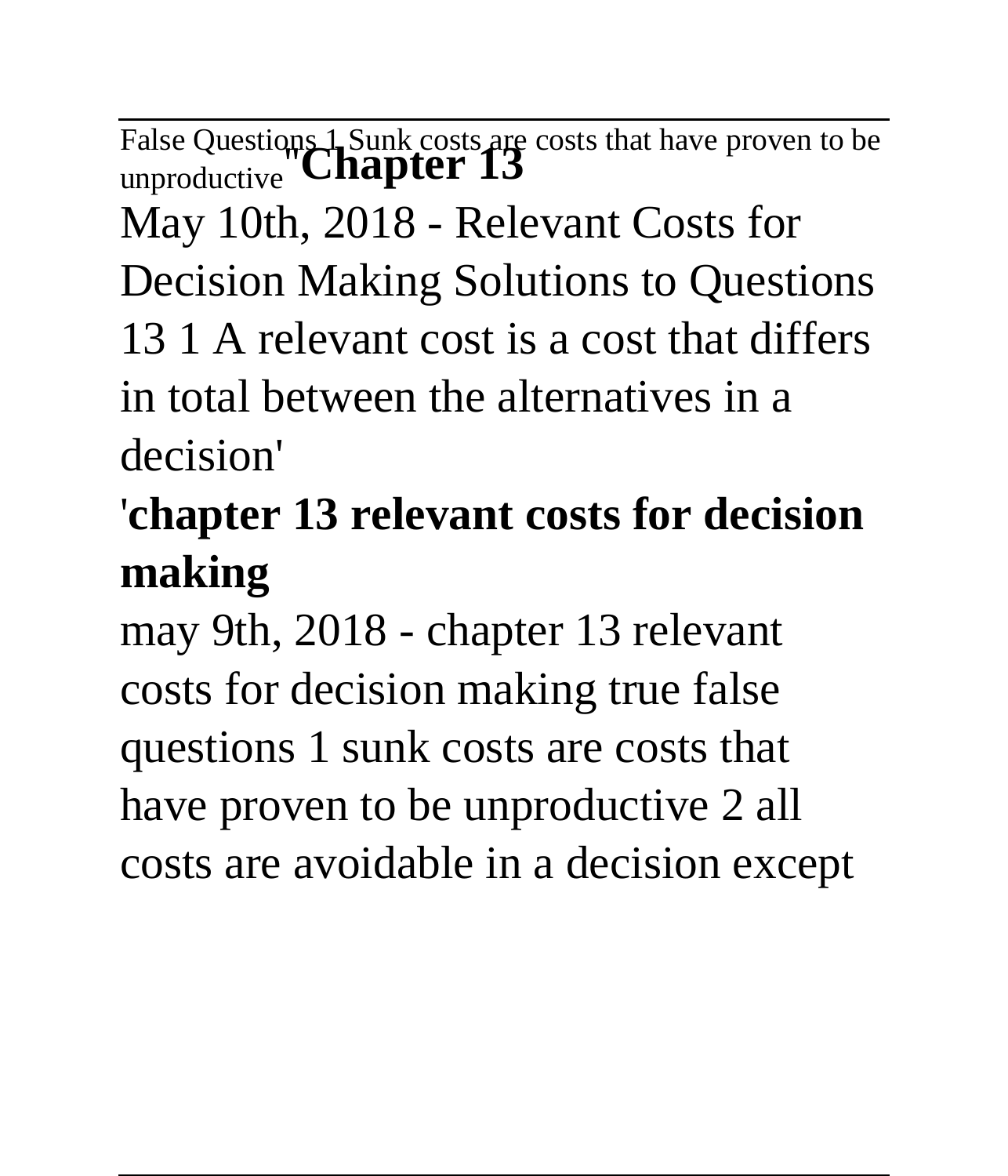sunk costs and future costs that do not differ between the alternatives at hand'

# '**Chapter 13 Relevant Costs For Decision Making**

May 5th, 2018 - Question 96 The Company Has Received A Special One Time Only Order For 500 Units Of Component P06 There Would Be No Variable Selling Expense On This Special Order And The Total Fixed Manufacturing Overhead And Fixed Selling And Administrative Expenses Of The Company Would Not Be Affected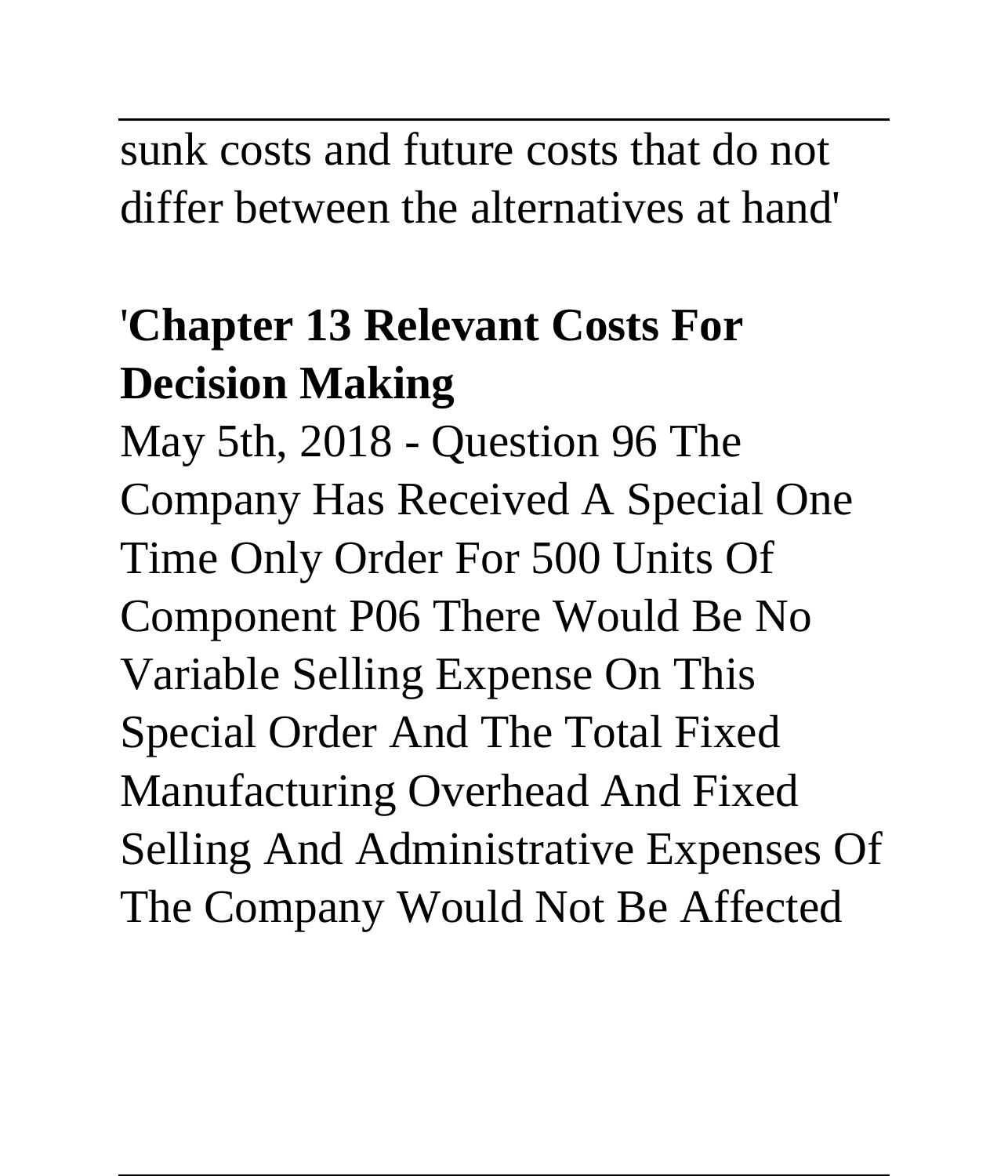#### By The Order'

# '**Chapter 13 May 5th, 2018 - Chapter 13 781 Chapter 13 Relevant Costs For Decision Making Solutions To Questions 13 1 A Relevant Cost Is A Cost Following The Format Introduced In Chapter**'

'**Chapter 13 Relevant Costs for Decision Making** May 6th, 2018 - Tutorials for Question 00036496 categorized under General Questions and General General

Questions''**Chapter 13 Relevant Costs for**

#### **Decision Making**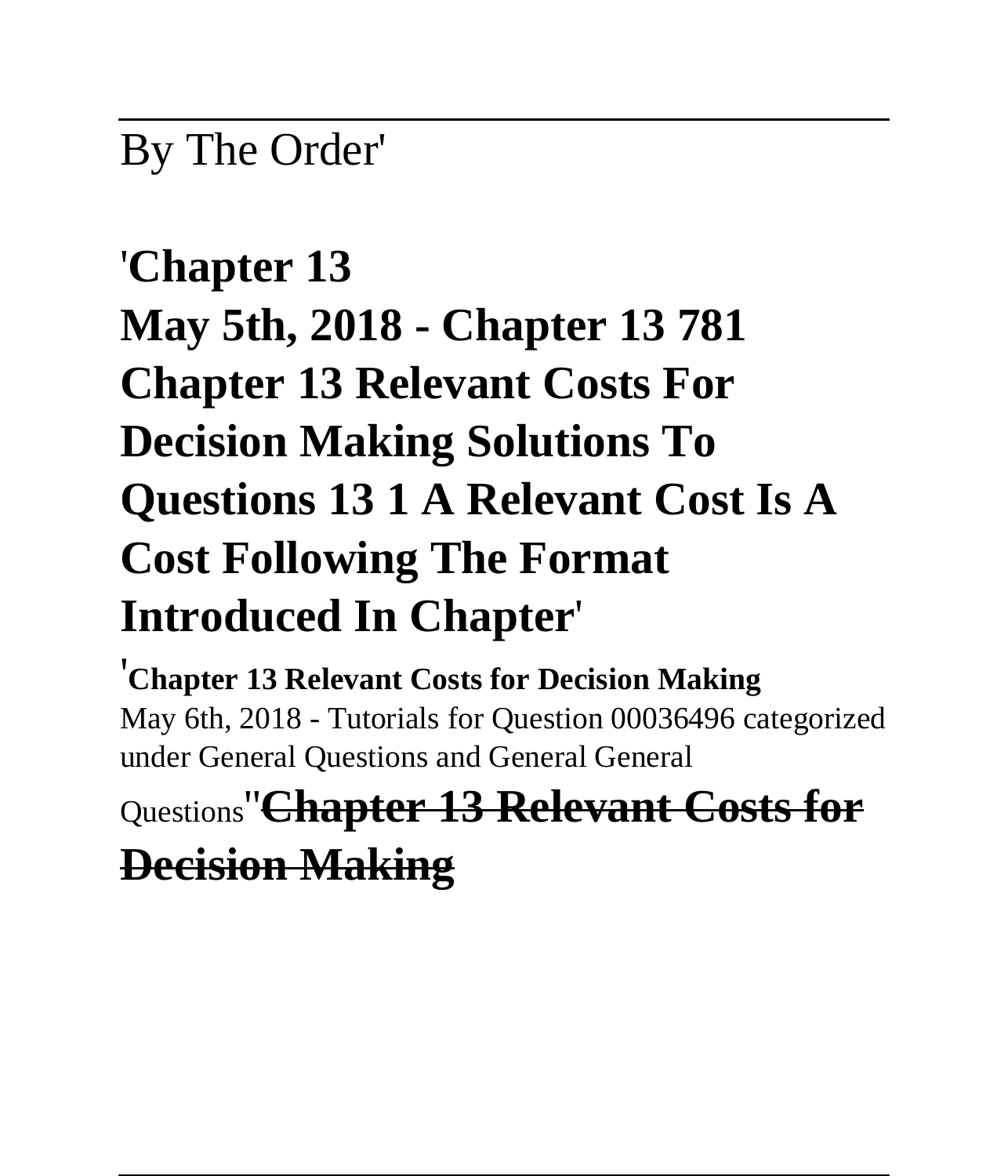April 14th, 2018 - Question 146 Wehrs Corporation has received a request for a special order of 6 000 units of product K19 for 32 30 each The normal selling price of this product is 33 45 each but the units would need to be modified slightly for the customer''*Chapter Title California State University Sacramento May 4th, 2018 - Relevant Costs For Decision Making 13 Ensign Can Maximize Its Contribution Margin By First Producing Product 2 To Meet Customer Demand And Then Using Any Remaining Capacity To Produce*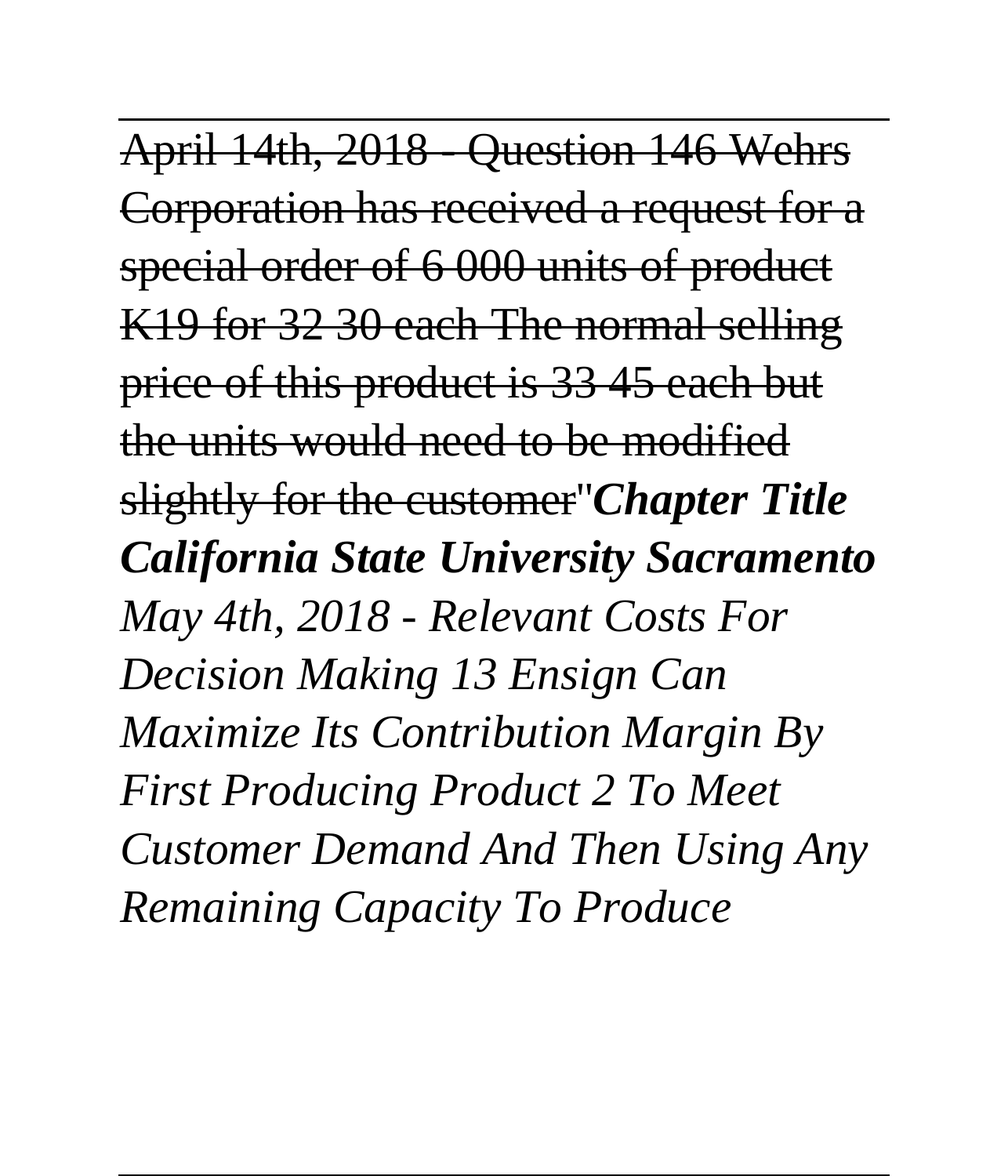#### *Product 1*'

'**chapter 13 short run decision making amp relevant costs april 16th, 2018 - start studying chapter 13 short run decision making amp relevant costs learn vocabulary terms and more with flashcards games and other study tools**'

**Chapter 13 Short Run Decision Making Relevant Costing** May 9th, 2018 - Start studying Chapter 13 Short Run

Decision Making Relevant Costing Learn vocabulary terms

and more with flashcards games and other study tools'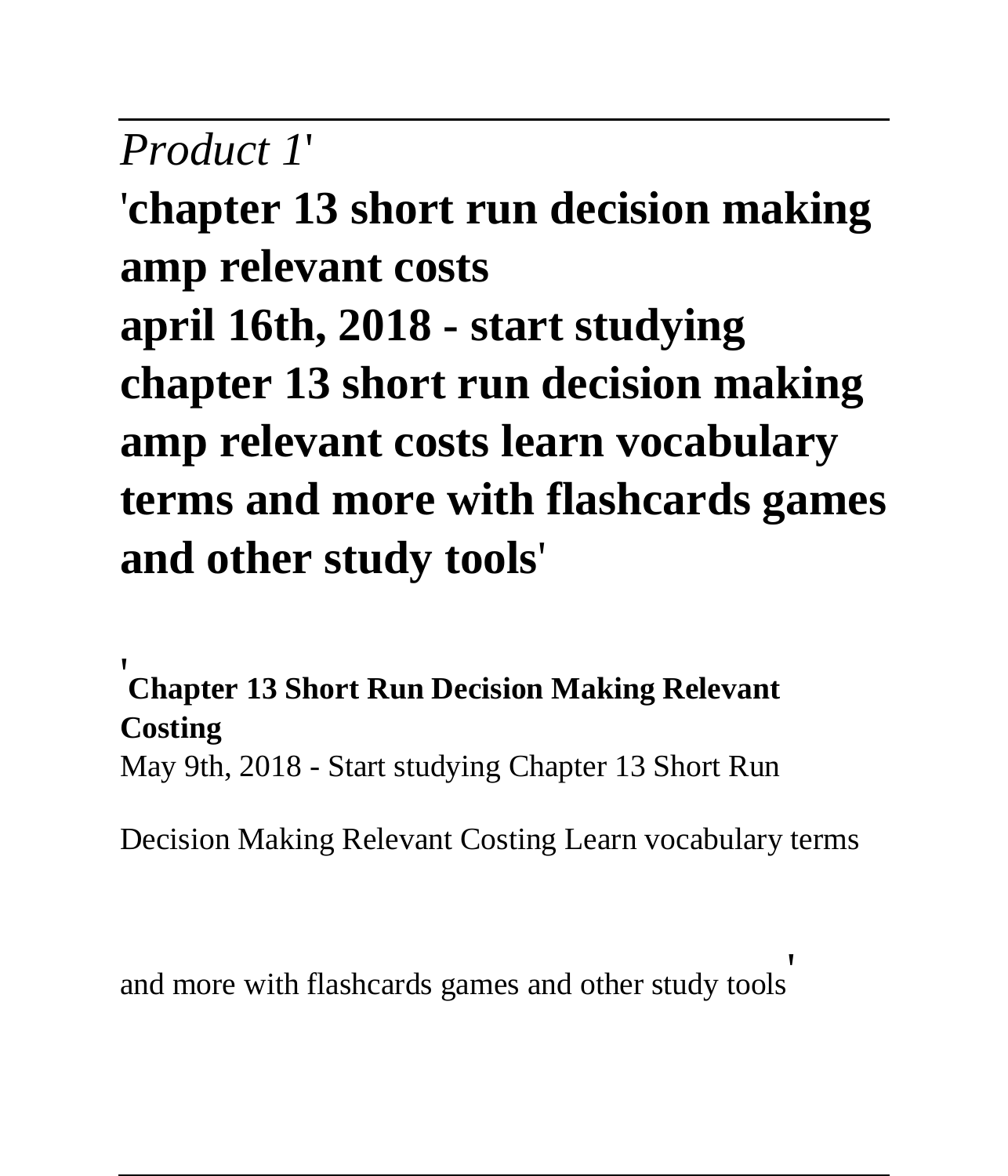# '**Chapter 13 Relevant Costs for Decision Making Assignment May 4th, 2018 - Chapter 13 Relevant Costs for Decision Making May 17 2017 41 Sharp Company produces 8 000 parts each year which are used in the production of one of its products**''**Slide 1**

April 12th, 2018 - Chapter 13 Short Run Decision Making

Relevant Costs Defined The decision making approach just

described emphasized the importance of identifying and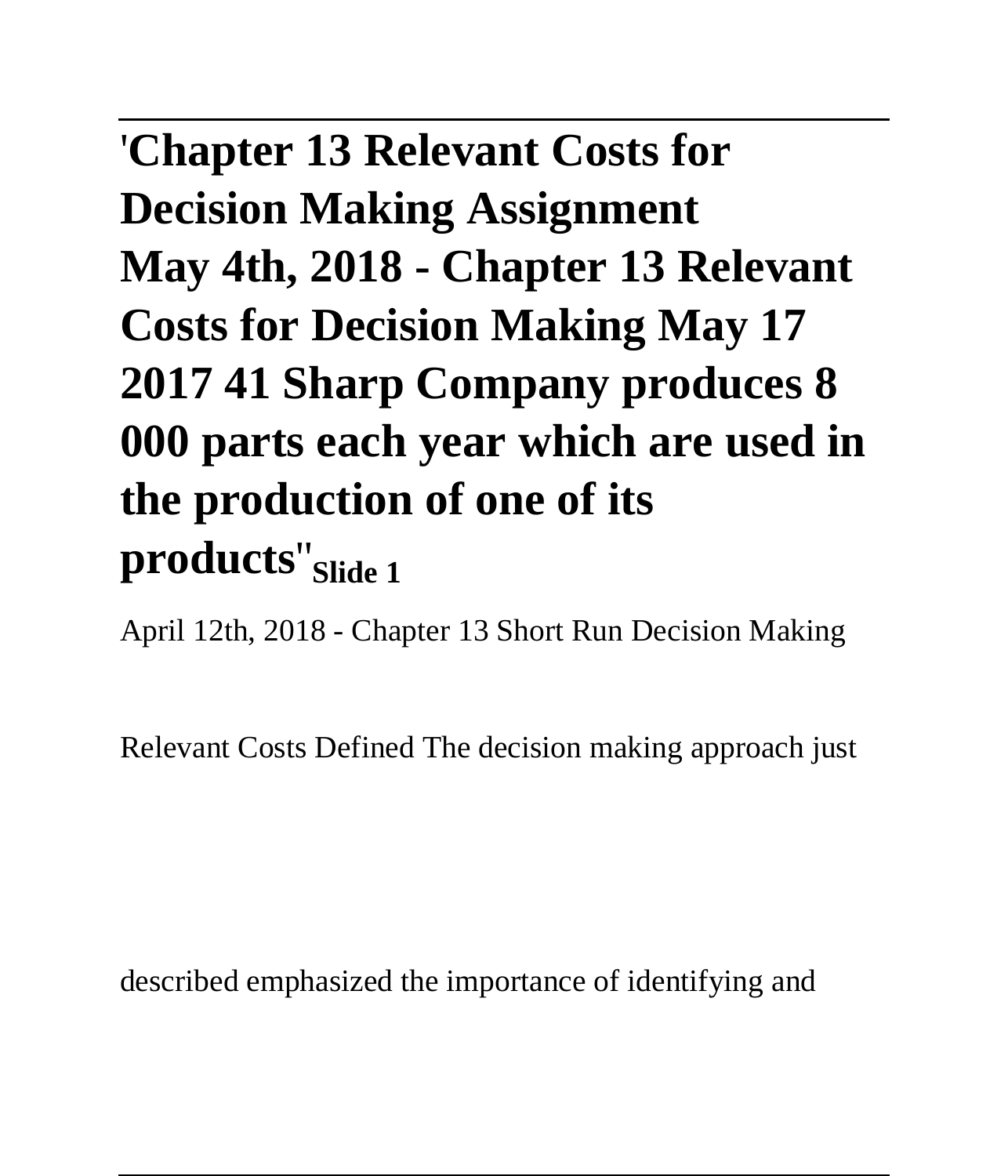#### $\overline{\text{using}}$ '**CHAPTER 13 RELEVANT COSTS FOR DECISION MAKING PYJOBS ORG**

MARCH 29TH, 2018 - CHAPTER 13 RELEVANT COSTS FOR DECISION MAKING PDF 05FCA265F51A5E24D C2A1CC247135BE2 CHAPTER 13 RELEVANT COSTS FOR DECISION MAKING LEAH BLAU WE SUPPLY ONE OF THE MOST DESIRED PUBLICATION QUALIFIED CHAPTER''**CHAPTER 13 RELEVANT COSTS FOR**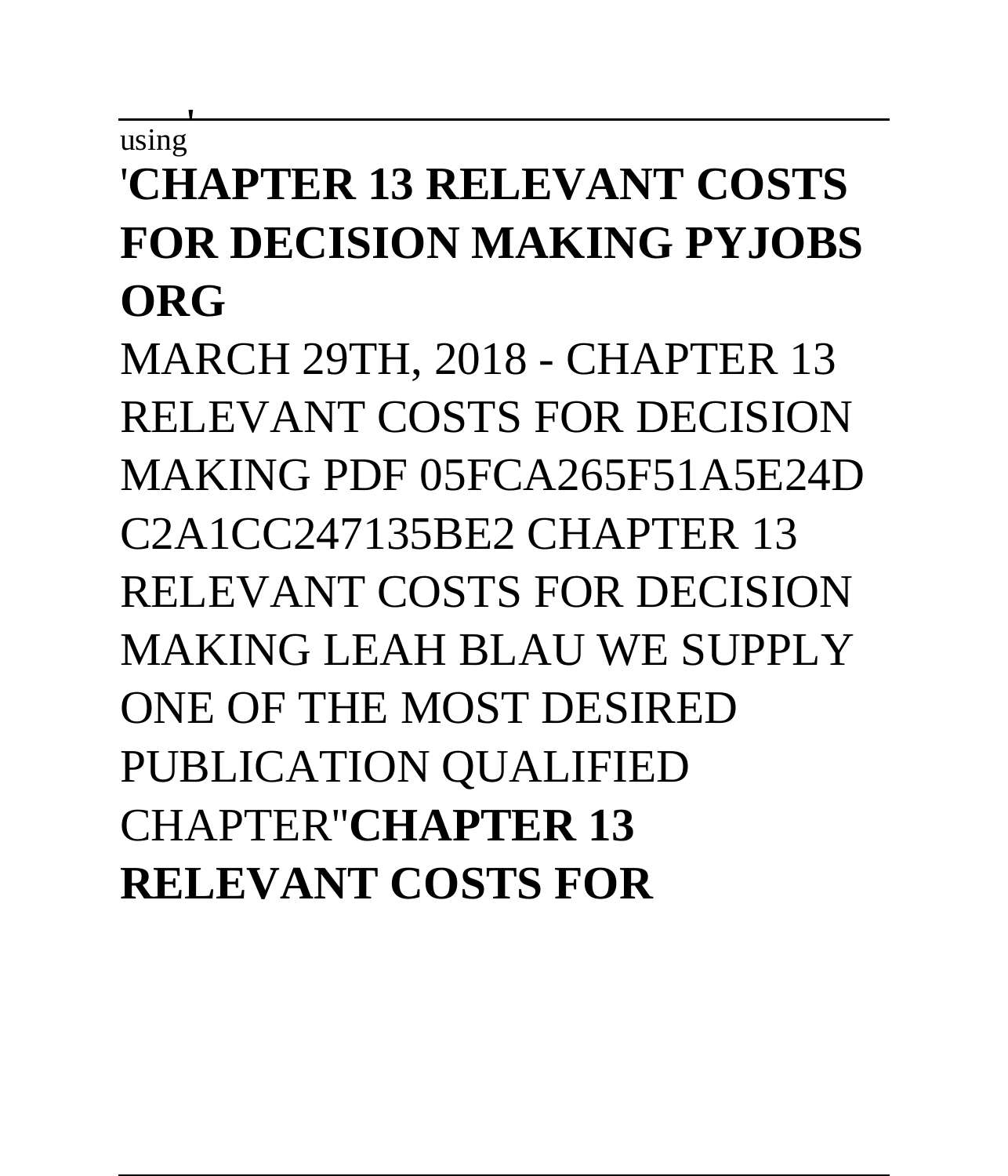**DECISION MAKING ASSIGNMENT MAY 13TH, 2018 - 21 THE JABBA COMPANY MANUFACTURES THE SNACK BUSTER WHICH CONSISTS OF A WOODEN SNACK CHIP BOWL WITH AN ATTACHED PORCELAIN DIP BOWL WHICH OF THE FOLLOWING WOULD BE RELEVANT IN JABBA S DECISION TO MAKE THE DIP BOWLS OR BUY THEM FROM AN OUTSIDE SUPPLIER**'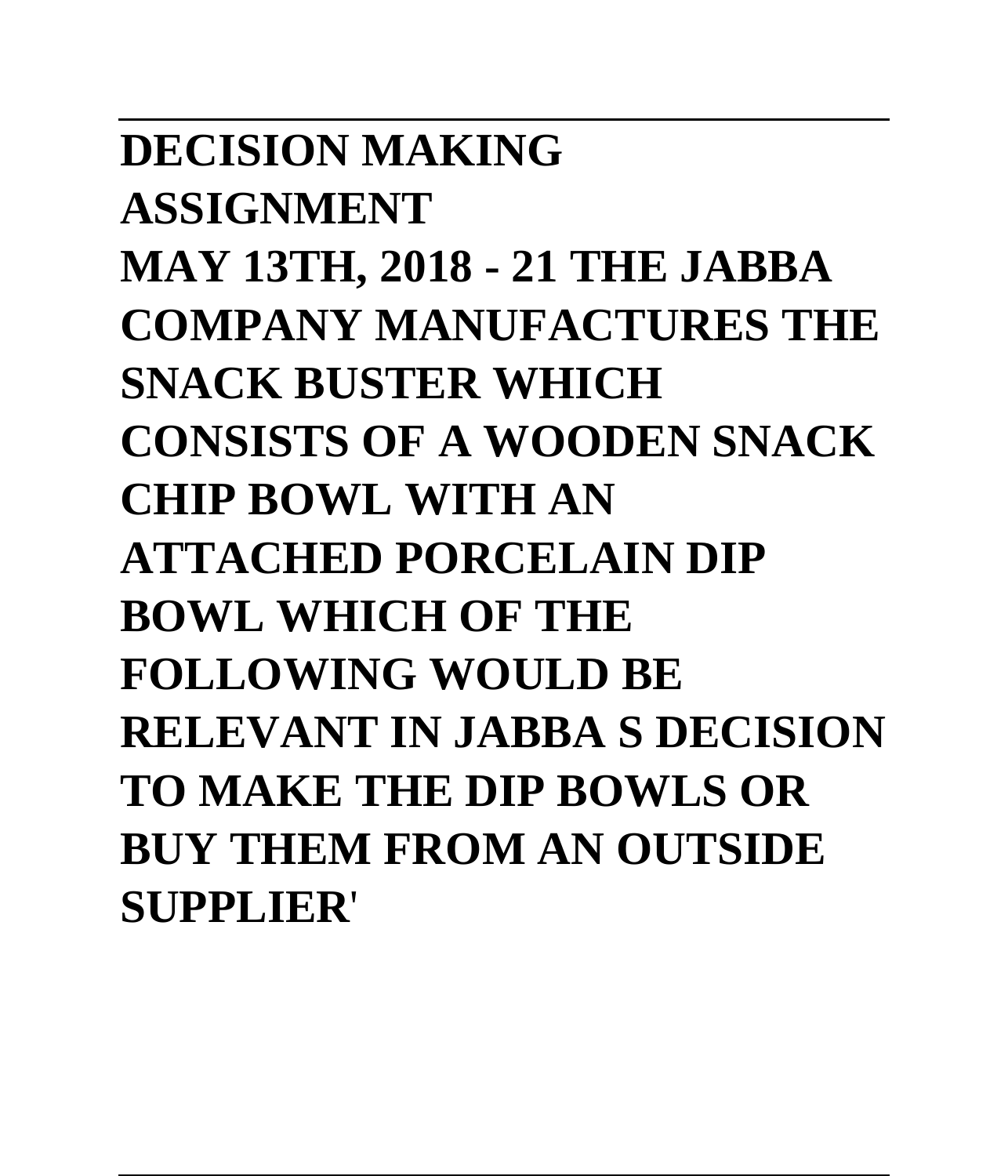#### '**Chapter 13 Relevant Costs For Decision Making**

April 25th, 2018 - Chapter 13 Relevant Costs For Decision Making pdf Chapter 13 Relevant Costs For Decision Making Chapter 13 Relevant Costs For Decision Making Author Julia Eichmann'

# '**CHAPTER 13 RELEVANT COSTS FOR DECISION MAKING PDF** MAY 2ND, 2018 - CHAPTER 13 RELEVANT COSTS FOR DECISION MAKING SOLUTIONS TO QUESTIONS 13 1 A RELEVANT COST IS A COST THAT DIFFERS IN TOTAL BETWEEN THE ALTERNATIVES IN A DECISION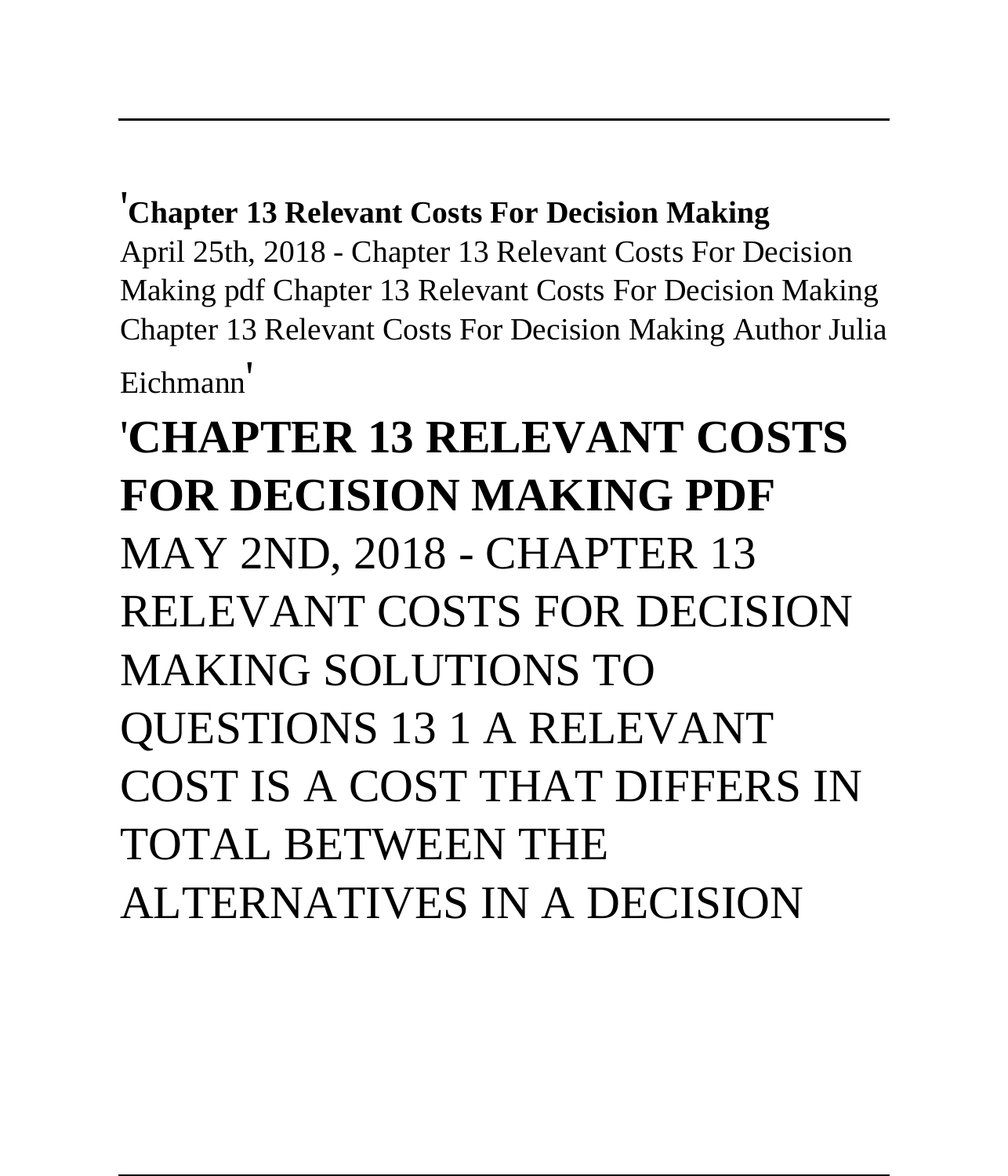#### NO''<del>Test Bank â€" Manageria</del>l

### **Accounting 12th Edition**

May 5th, 2018 - Test Bank True False

Questions Multiple Choice Questions

And Essay Questions Including Answers Of Relevant Costs For Decision Making

Chapter 13 Of Manager…''*Chapter 13 Relevant Costs For Decision Making Native Heros*

*April 28th, 2018 - Direct Labor Is A Variable Cost The Special Order Would Have No Effect On The Companya* $\epsilon^{\text{TM}}$ *s Total Fixed Manufacturing Overhead*